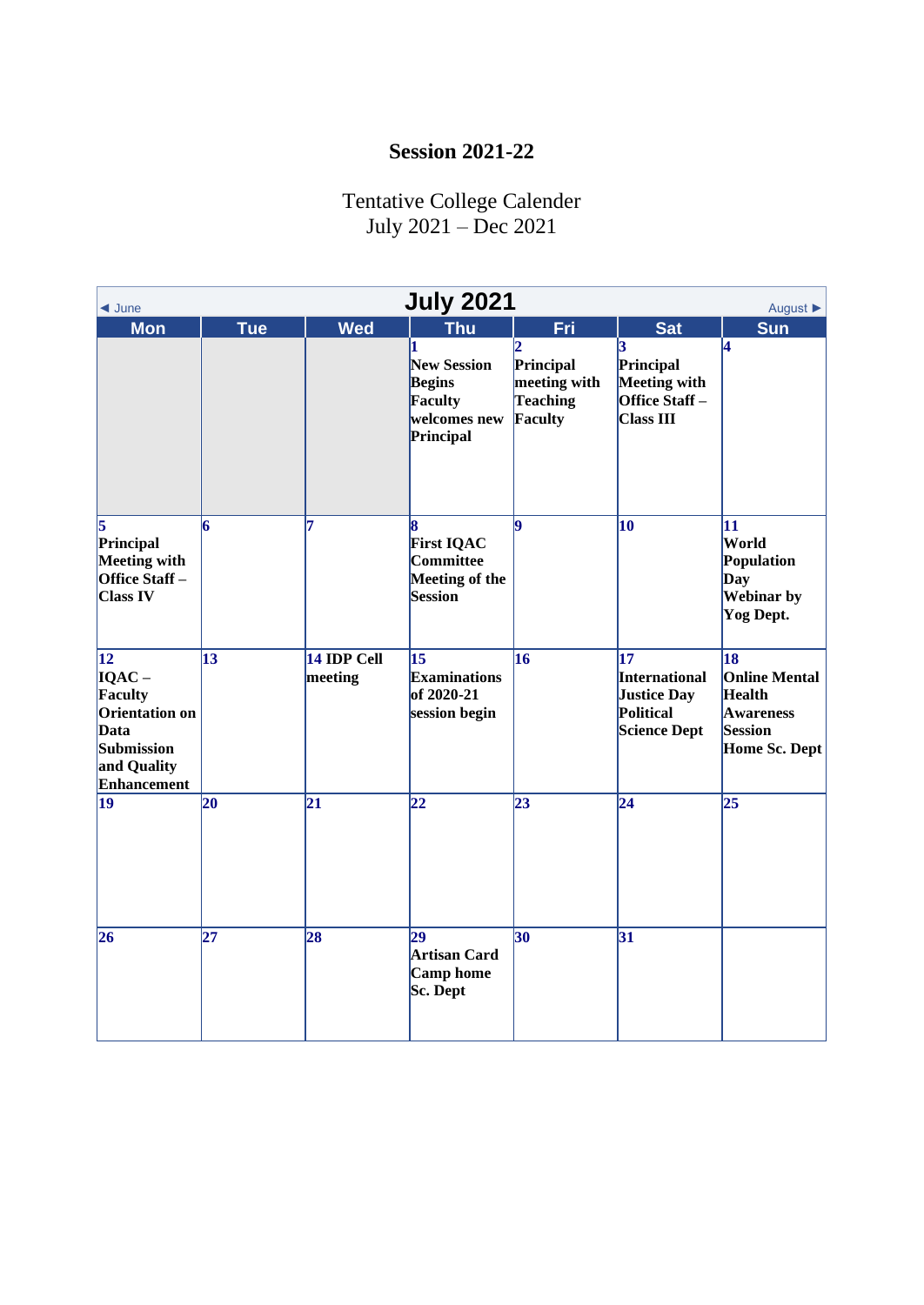| $\triangleleft$ July                                                                                  | <b>August 2021</b><br>September $\blacktriangleright$                                   |                                                                                                                                       |                                                                                                                             |                 |                                                                                                                                                                                    |                                                                                                                                                                                                        |  |  |
|-------------------------------------------------------------------------------------------------------|-----------------------------------------------------------------------------------------|---------------------------------------------------------------------------------------------------------------------------------------|-----------------------------------------------------------------------------------------------------------------------------|-----------------|------------------------------------------------------------------------------------------------------------------------------------------------------------------------------------|--------------------------------------------------------------------------------------------------------------------------------------------------------------------------------------------------------|--|--|
| <b>Mon</b>                                                                                            | <b>Tue</b>                                                                              | <b>Wed</b>                                                                                                                            | <b>Thu</b>                                                                                                                  | Fri             | <b>Sat</b>                                                                                                                                                                         | <b>Sun</b>                                                                                                                                                                                             |  |  |
|                                                                                                       |                                                                                         |                                                                                                                                       |                                                                                                                             |                 |                                                                                                                                                                                    | 1                                                                                                                                                                                                      |  |  |
| $\boldsymbol{\mathsf{2}}$                                                                             | 3                                                                                       | 4                                                                                                                                     | 5                                                                                                                           | 6               | <b>National</b><br>handloom Day<br>- Home<br>Science<br>Depart. Mask<br><b>Making</b><br>Activity                                                                                  | 18                                                                                                                                                                                                     |  |  |
| $ 9\rangle$                                                                                           | 10                                                                                      | 11<br><b>Admission</b><br>Committee<br>Meeting                                                                                        | $\overline{12}$<br><b>Admission of</b><br><b>B.A.</b> I begins<br><b>Registration</b><br>Forms                              | 13              | 14                                                                                                                                                                                 | 15<br>Independence<br>Day<br>i. Political Sc.<br>- Online Quiz<br>ii. Yog Dept. -<br>Online<br>National<br><b>Anthem to</b><br>celebrate<br>Amrit<br><b>Mahotsav</b><br><b>III.</b> Fashion<br>Design. |  |  |
| 16                                                                                                    | 17<br>Principal<br>meeting with<br><b>HOD</b>                                           | 18<br>Sale of<br><b>Admission</b><br>Forms to B.A.<br>I, B.Com amd<br><b>B.Sc I begins</b>                                            | 19<br><b>IPD Cell</b><br>Meeting<br>$IQAC -$<br><b>Meeting with</b><br>Fashion<br><b>Designing and</b><br>Commerce<br>Dept. | 20              | 21<br>$IOAC -$<br>Meeting with<br><b>Ecucation and</b><br>Sociology<br><b>Department</b>                                                                                           | 22                                                                                                                                                                                                     |  |  |
| $\overline{23}$<br><b>Admission</b><br>Councelling of<br><b>B.A. I, B.Com</b><br>amd B.Sc I<br>begins | $\overline{24}$<br>$IQAC -$<br><b>Meeting</b> with<br><b>Hindi</b> and<br>English Dept. | $\overline{25}$<br>$IQAC -$<br><b>Meeting with</b><br><b>B.Lib</b> and<br>Yoga Dept.<br><b>Online lecture</b><br>- Mission<br>Shaskti | 26                                                                                                                          | $\overline{27}$ | 28<br><b>Worlds Nature National</b><br>Conversation<br>Day<br><b>Rovers</b><br><b>Rangers- Tree Education</b><br>plantation<br>Janmashtmi-<br>Fashion<br><b>Designing</b><br>Dept. | $\overline{29}$<br>Sports Dat<br><b>Webinar</b> by<br>Physical<br><b>Dept</b>                                                                                                                          |  |  |
| 30                                                                                                    | 31                                                                                      |                                                                                                                                       |                                                                                                                             |                 |                                                                                                                                                                                    |                                                                                                                                                                                                        |  |  |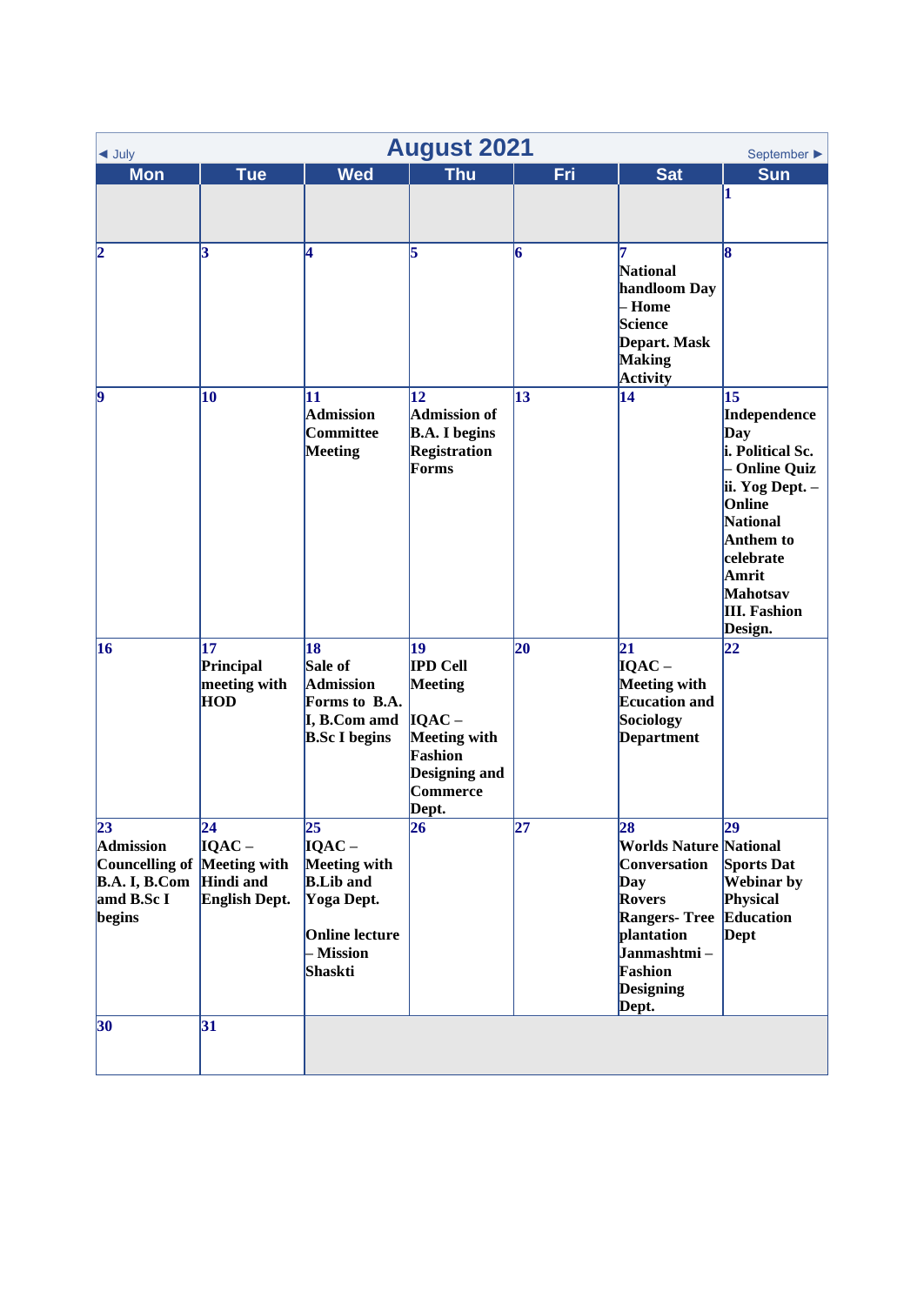| ◀ August<br>October $\blacktriangleright$<br><b>September 2021</b>                                                                                                         |                                                            |                                                                        |                                                                                                                     |                                                                                                                                                                                         |                                                                                                                                                                                                                |                                                  |
|----------------------------------------------------------------------------------------------------------------------------------------------------------------------------|------------------------------------------------------------|------------------------------------------------------------------------|---------------------------------------------------------------------------------------------------------------------|-----------------------------------------------------------------------------------------------------------------------------------------------------------------------------------------|----------------------------------------------------------------------------------------------------------------------------------------------------------------------------------------------------------------|--------------------------------------------------|
| Mon                                                                                                                                                                        | Tue                                                        | <b>Wed</b>                                                             | Thu                                                                                                                 | Fri                                                                                                                                                                                     | <b>Sat</b>                                                                                                                                                                                                     | <b>Sun</b>                                       |
|                                                                                                                                                                            |                                                            | <b>NATIONAL</b><br><b>NUTRITION</b><br><b>WEEK</b><br>activities begin | $\overline{2}$<br><b>Admission</b><br>begin for<br>Undergraduate<br>Home Sc. Dept II,III. And Post<br>graduation II | <b>IDP Cell</b><br>meeting                                                                                                                                                              | 4                                                                                                                                                                                                              | 5<br><b>Teaachers Day</b><br><b>Celebrations</b> |
| $ 6\rangle$                                                                                                                                                                | <b>Online Lecture</b><br>- Home<br><b>Science Dept.</b>    | 8                                                                      | 19                                                                                                                  | 10                                                                                                                                                                                      | 11<br>$IQAC -$<br><b>Meeting with</b><br>history and<br>Pol. Science<br>Dept.<br>$IQAC -$<br><b>Meeting with</b><br>Home Sc. And<br>Drawing and<br>Painting Dept.<br>Online lecture -<br><b>Mission Shakti</b> | 12                                               |
| 13<br>Gender<br>Sensitisation<br>Cell meeting                                                                                                                              | 14<br><b>Hindi Diwas</b><br>Hindi Dept.<br><b>Activity</b> | 15<br><b>IQAC</b><br>Committee<br><b>Meeting</b>                       | 16<br>Library<br>Committee<br><b>Meeting</b><br><b>World Ozone</b><br>Day - Fashion<br><b>Designing</b><br>Dept.    | 17<br><b>Webinar</b> in<br><b>Education</b><br>Dept.                                                                                                                                    | 18                                                                                                                                                                                                             | 19                                               |
| 20                                                                                                                                                                         | 21                                                         | 22                                                                     | $\overline{23}$                                                                                                     | $\overline{24}$<br><b>Export</b><br>Conclave-<br><b>Exhibition</b><br><b>Cum Sale at</b><br><b>Vikas Bhavan</b><br><b>Bareilly-</b><br>Fashion<br><b>Designing</b><br><b>Department</b> | 25<br><b>Comic Book</b><br>Day-Online<br>Quiz, English<br>Dept.                                                                                                                                                | 26                                               |
| $\overline{27}$<br><b>Last Date of</b><br><b>Admission of</b><br>$\mathbf{B.A. I}$<br>Poster<br>Competion and<br><b>Flower Pot</b><br>making –<br><b>Rovers</b><br>Rangers | 28                                                         | 29<br>Online<br>$lecture -$<br><b>Mission</b><br>Shakti                | 30<br>Meeting of<br>Principal with<br>Faculty                                                                       |                                                                                                                                                                                         |                                                                                                                                                                                                                |                                                  |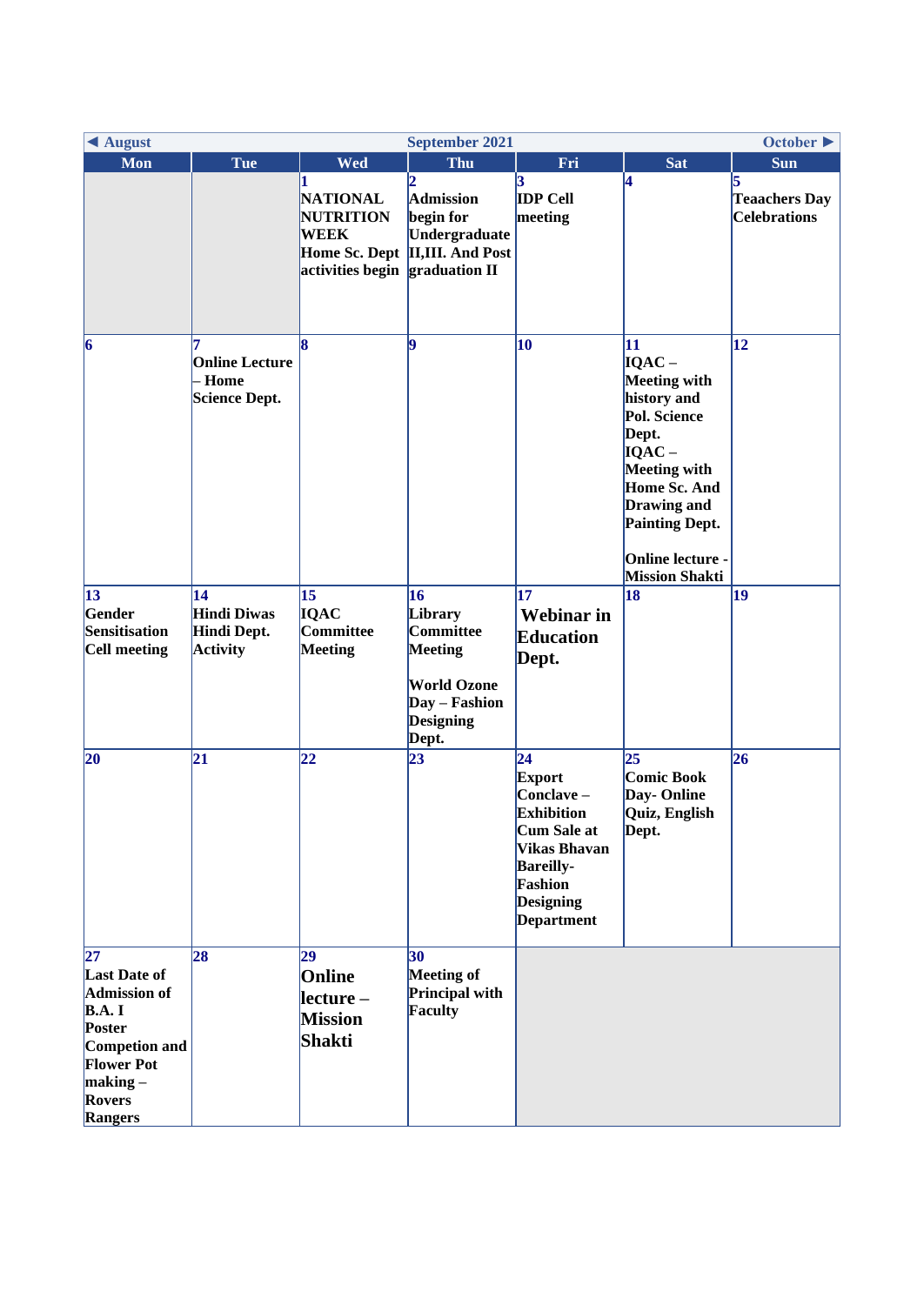|                                                                                      |                                                                                              |            |                                                                                                                           |                                                                                                                                                                                                     |                                                                                                                                                             | <b>November</b>                                                                                                         |
|--------------------------------------------------------------------------------------|----------------------------------------------------------------------------------------------|------------|---------------------------------------------------------------------------------------------------------------------------|-----------------------------------------------------------------------------------------------------------------------------------------------------------------------------------------------------|-------------------------------------------------------------------------------------------------------------------------------------------------------------|-------------------------------------------------------------------------------------------------------------------------|
| <b>September</b>                                                                     |                                                                                              |            | October 2021                                                                                                              |                                                                                                                                                                                                     |                                                                                                                                                             |                                                                                                                         |
| <b>Mon</b><br><b>Note – Mission</b><br>Shakti<br><b>Activities -</b><br><b>Daily</b> | <b>Tue</b>                                                                                   | <b>Wed</b> | <b>Thu</b>                                                                                                                | Fri<br>Webinar in<br><b>Education</b><br>Dept.<br><b>Virtual Visit of</b><br>Sabarmati<br>Ashram,<br><b>Commerce</b><br>Dept.<br>International<br>Day Food For<br>$old$ people $-$<br>Home Sc. Dept | <b>Sat</b><br>2<br>Gandhi<br>Jayanti<br><b>Celebrations</b><br>Poster<br><b>Competition</b><br>and Rangoli<br>-Drawing<br>and Painting<br><b>Department</b> | <b>Sun</b><br>$\mathbf{3}$                                                                                              |
| 4                                                                                    | 5                                                                                            | 6          | 7                                                                                                                         | 8                                                                                                                                                                                                   | $\vert$ 9                                                                                                                                                   | 10                                                                                                                      |
| 11<br><b>Girl Child</b><br>Day<br>Home<br>Science<br>Dept.                           | $\mathbf{12}$                                                                                | 13         | 14                                                                                                                        | 15                                                                                                                                                                                                  | 16                                                                                                                                                          | 17                                                                                                                      |
| 18                                                                                   | 19                                                                                           | 20         | 21 <br>P.G. II Classes<br><b>Begin</b><br><b>Azad Hind</b><br><b>Fauz Stahpna</b><br><b>Diwas</b><br><b>History Dept.</b> | 22                                                                                                                                                                                                  | 23                                                                                                                                                          | $\overline{24}$                                                                                                         |
| 25                                                                                   | 26<br>Guest<br>lecture on<br><b>Health</b> and<br><b>Hygine</b><br><b>Education</b><br>Dept. | 27         | 28                                                                                                                        | 29                                                                                                                                                                                                  | 30                                                                                                                                                          | 31<br>Rashtriya<br><b>Ekta Diwas</b><br>Pol. Science<br>Dept.<br><b>Sardar Patel</b><br>Jayanti<br><b>History Dept.</b> |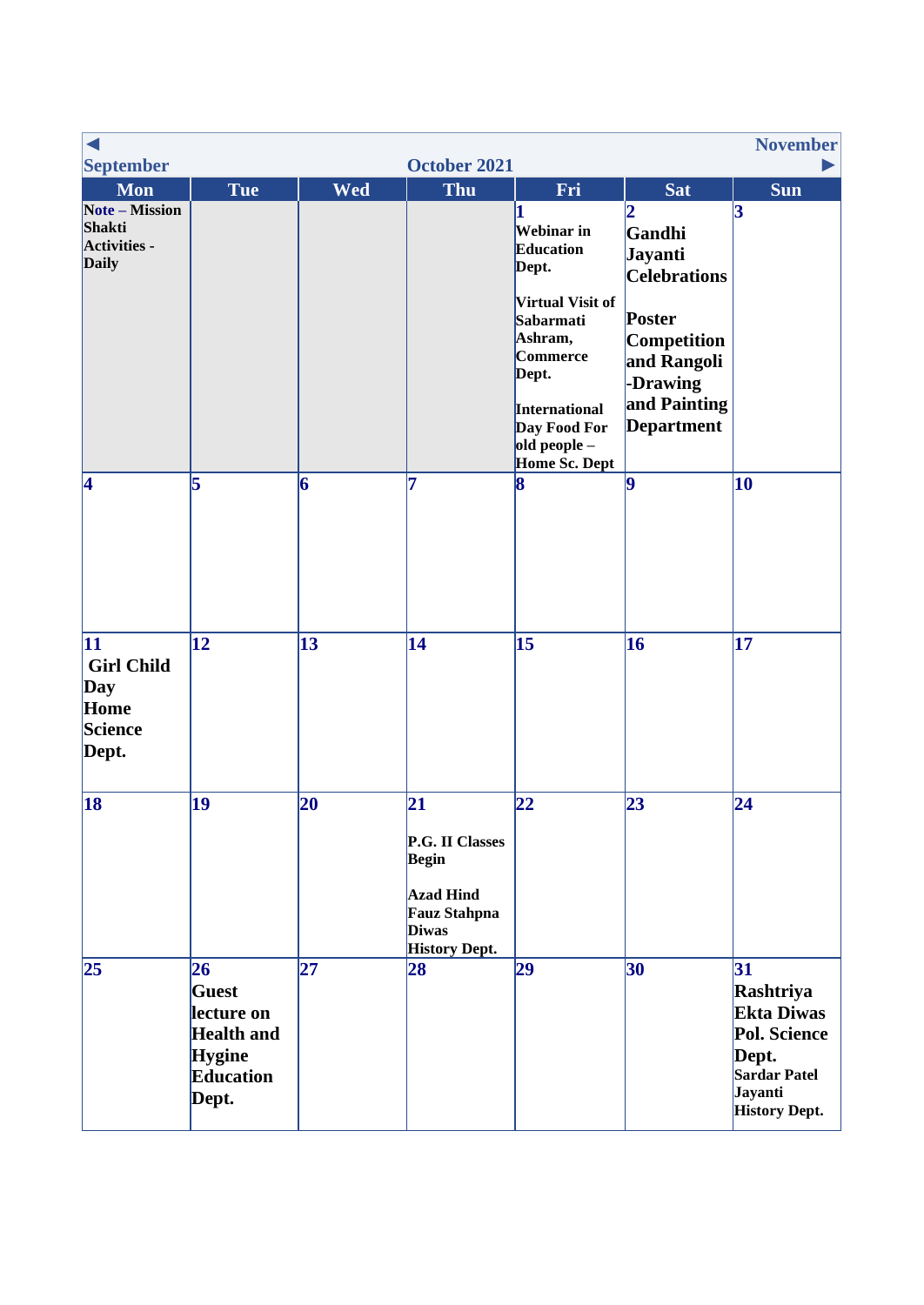| ◀ October<br><b>November 2021</b>                                         |            |                                                                                                                                                                                                                                                                                                                      |                                                                     |                                                                  |            | December $\blacktriangleright$ |  |
|---------------------------------------------------------------------------|------------|----------------------------------------------------------------------------------------------------------------------------------------------------------------------------------------------------------------------------------------------------------------------------------------------------------------------|---------------------------------------------------------------------|------------------------------------------------------------------|------------|--------------------------------|--|
| <b>Mon</b>                                                                | <b>Tue</b> | <b>Wed</b>                                                                                                                                                                                                                                                                                                           | Thu                                                                 | Fri                                                              | <b>Sat</b> | <b>Sun</b>                     |  |
| 1<br>P.G. I Classes<br>begin                                              |            | 3                                                                                                                                                                                                                                                                                                                    | 4                                                                   | 5                                                                | 6          | 17                             |  |
| Mid Sem<br><b>Exams Propsed</b><br>as per<br>M.J.P.RU For<br><b>B.A.I</b> |            |                                                                                                                                                                                                                                                                                                                      |                                                                     |                                                                  |            |                                |  |
| $\overline{\mathbf{8}}$                                                   | l9         | 10                                                                                                                                                                                                                                                                                                                   | 11<br>National<br><b>Education Day</b><br><b>Deucation</b><br>Dept. | $\overline{12}$                                                  | 13         | 14                             |  |
| $\vert 15 \vert$                                                          | 16         | 17                                                                                                                                                                                                                                                                                                                   | 18                                                                  | 19                                                               | 20         | 21                             |  |
| 22                                                                        | 23         | 24 <br><b>UN Day</b><br>Pol.Sc Dept                                                                                                                                                                                                                                                                                  | 25                                                                  | 26<br><b>Constitution</b><br><b>Day</b><br>Pol. Science<br>Dept. | 27         | 28<br>NCC Day                  |  |
| 29                                                                        | 30         | Note - - Assignments and Mid Sem in I year as per Departmental Academic<br>Calender /M.J.P.R. U Notification<br><b>CIE</b> as per Departmental Plan<br>Departmetal Activities as per Departmental Plan<br>NCC - Fri. Sat<br><b>NSS/Rovers Ranger Activities as per Schedule</b><br>Mission Shakti Activities - Daily |                                                                     |                                                                  |            |                                |  |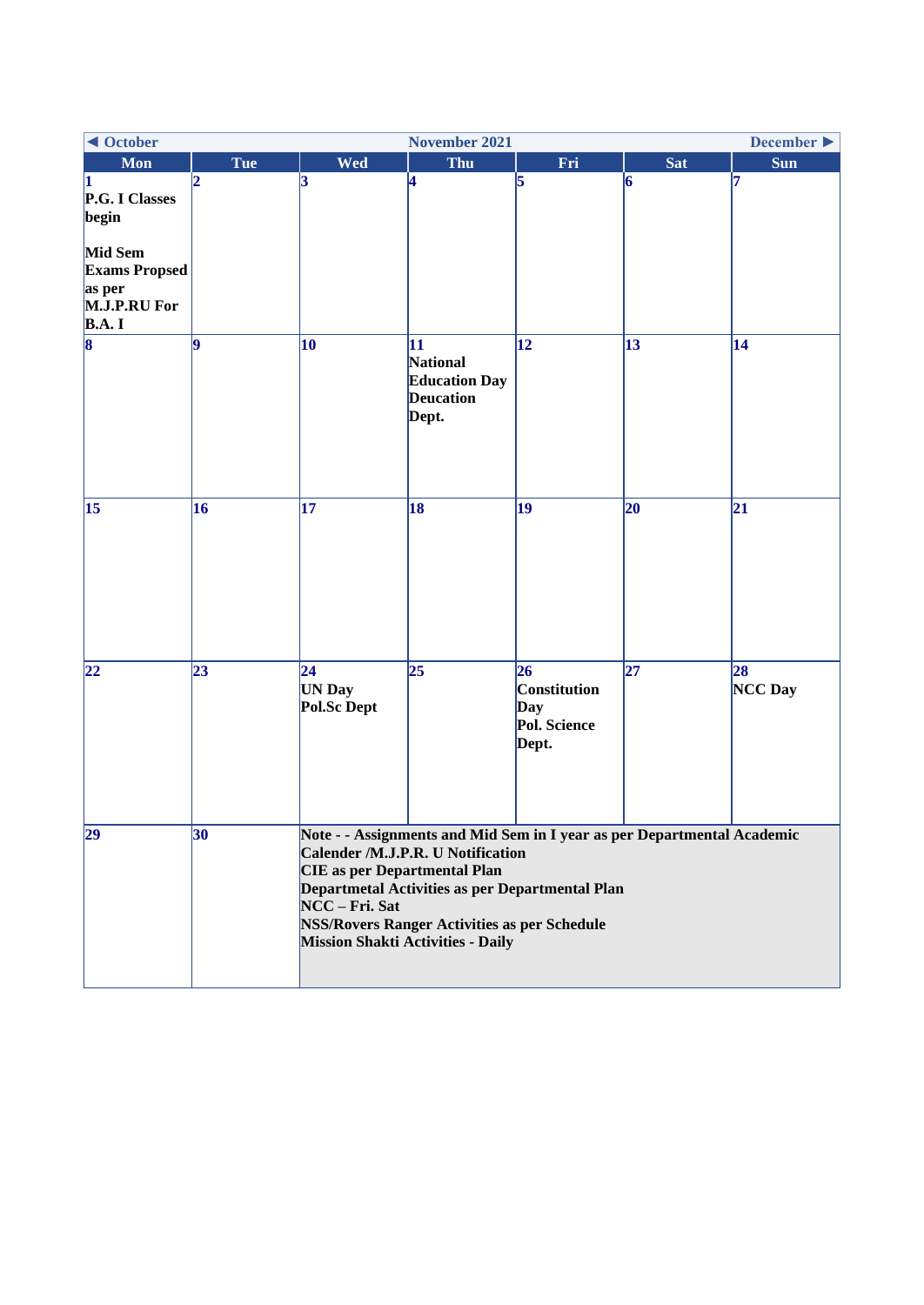| <b>December 2021</b><br>◀ November<br>January $\blacktriangleright$ |                                                  |                                     |                                                                                                                                         |                                                                                               |                                                                                                                                                                                                                                                                                                     |                                      |  |  |
|---------------------------------------------------------------------|--------------------------------------------------|-------------------------------------|-----------------------------------------------------------------------------------------------------------------------------------------|-----------------------------------------------------------------------------------------------|-----------------------------------------------------------------------------------------------------------------------------------------------------------------------------------------------------------------------------------------------------------------------------------------------------|--------------------------------------|--|--|
| <b>Mon</b>                                                          | <b>Tue</b>                                       | <b>Wed</b>                          | <b>Thu</b>                                                                                                                              | Fri                                                                                           | <b>Sat</b>                                                                                                                                                                                                                                                                                          | <b>Sun</b>                           |  |  |
|                                                                     |                                                  | 11                                  | 12<br><b>National</b><br>Pollution<br><b>Prevention Day</b><br><b>NCC</b><br><b>NSS</b><br>Rovers<br>Rangers<br>Drawing and<br>Painting | 3                                                                                             | 4                                                                                                                                                                                                                                                                                                   | 5                                    |  |  |
| 6                                                                   | 7<br><b>Flag Day</b><br><b>NCC</b><br><b>NSS</b> | 8                                   | 19                                                                                                                                      | 10<br><b>Human Rights</b><br>Day<br>Pol. Science<br>Sociology                                 | 11                                                                                                                                                                                                                                                                                                  | $\overline{12}$                      |  |  |
| 13                                                                  | 14                                               | 15                                  | 16<br>Janre Austin-<br><b>The Feminist</b><br>Icon<br><b>English Dept</b>                                                               | $\overline{17}$                                                                               | 18                                                                                                                                                                                                                                                                                                  | 19                                   |  |  |
| 20                                                                  | $\overline{21}$                                  | 22                                  | 23 <br><b>Kisan Diwas</b><br><b>Economics</b><br>Dept.                                                                                  | $\overline{24}$<br><b>National</b><br>Consumer<br><b>Right Day</b><br>Commerce<br><b>Dept</b> | 25<br><b>WINTER</b><br><b>BREAK</b>                                                                                                                                                                                                                                                                 | 26 <br><b>WINTER</b><br><b>BREAK</b> |  |  |
| $\overline{27}$<br><b>WINTER</b><br><b>BREAK</b>                    | 28<br><b>WINTER</b><br><b>BREAK</b>              | 29<br><b>WINTER</b><br><b>BREAK</b> | 30<br><b>WINTER</b><br><b>BREAK</b>                                                                                                     | 31<br><b>WINTER</b><br><b>BREAK</b>                                                           | <b>Note - Assignments and Mid</b><br>Sem in I year as per<br><b>Departmental Academic</b><br><b>Calender</b><br><b>CIE</b> as per Departmental Plan<br><b>Departmetal Activities as per</b><br><b>Departmental Plan</b><br>NCC - Fri. Sat<br><b>NSS/Rovers Ranger Activities</b><br>as per Schedule |                                      |  |  |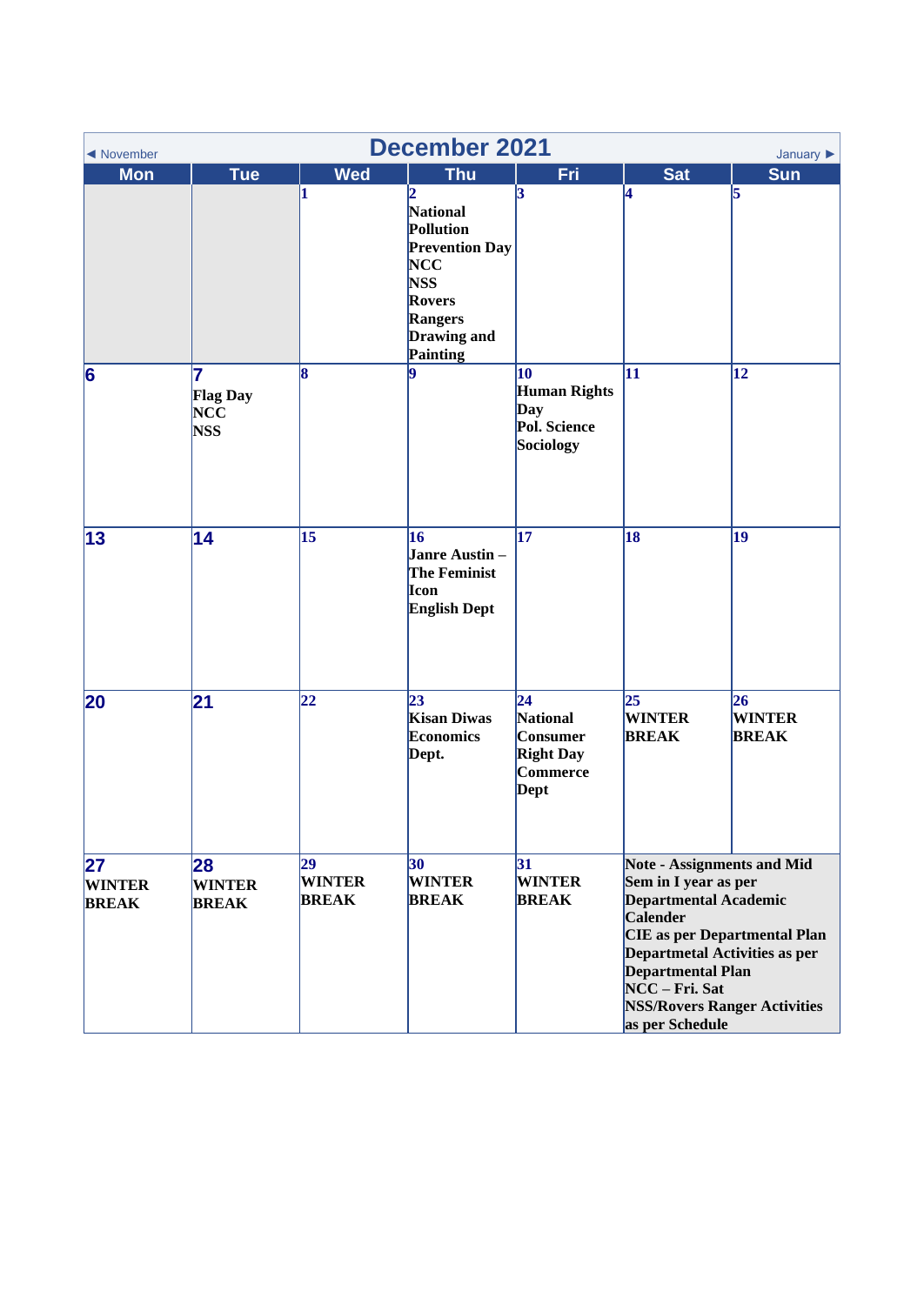<span id="page-6-0"></span>

| <b>January 2022</b><br>◀ December<br>February $\blacktriangleright$ |                                                                            |                                                                                                                                                  |                                                 |     |                                                                                |                                                          |  |  |  |
|---------------------------------------------------------------------|----------------------------------------------------------------------------|--------------------------------------------------------------------------------------------------------------------------------------------------|-------------------------------------------------|-----|--------------------------------------------------------------------------------|----------------------------------------------------------|--|--|--|
| Mon                                                                 | <b>Tue</b>                                                                 | <b>Wed</b>                                                                                                                                       | Thu                                             | Fri | <b>Sat</b>                                                                     | Sun                                                      |  |  |  |
|                                                                     |                                                                            |                                                                                                                                                  |                                                 |     | 1 New Year's<br>Day                                                            | $\vert$ <sub>2</sub>                                     |  |  |  |
| $\overline{3}$                                                      | 4                                                                          | 5                                                                                                                                                | 6                                               | 7   | 8                                                                              | 19                                                       |  |  |  |
| 10<br>World hindi<br>Day                                            | 11                                                                         | 12<br><b>National Youth</b><br>Day<br><b>Activities</b><br>proposed by<br>Social Science<br><b>Cell</b><br><b>Extension</b><br><b>Activities</b> | 13                                              | 14  | 15                                                                             | 16                                                       |  |  |  |
| 17                                                                  | 18                                                                         | 19                                                                                                                                               | 20                                              | 21  | 22                                                                             | 23<br><b>College Annual</b><br>Day Activities<br>propsed |  |  |  |
| 24 <br>National Girl<br><b>Child</b>                                | 25<br>National Voters Republic Day<br>Day<br>India's<br><b>Tourism Day</b> | 26                                                                                                                                               | 27                                              | 28  | 29                                                                             | 30<br>Mahatam<br>Gandhi's<br><b>Martryam Day</b>         |  |  |  |
| 31                                                                  | <b>CIE</b> as per Departmental Plan<br>NCC - Fri. Sat                      | <b>NSS/Rovers Ranger Activities as per Schedule</b>                                                                                              | Departmetal Activities as per Departmental Plan |     | Note - Assignments and Mid Sem in I year as per Departmental Academic Calender |                                                          |  |  |  |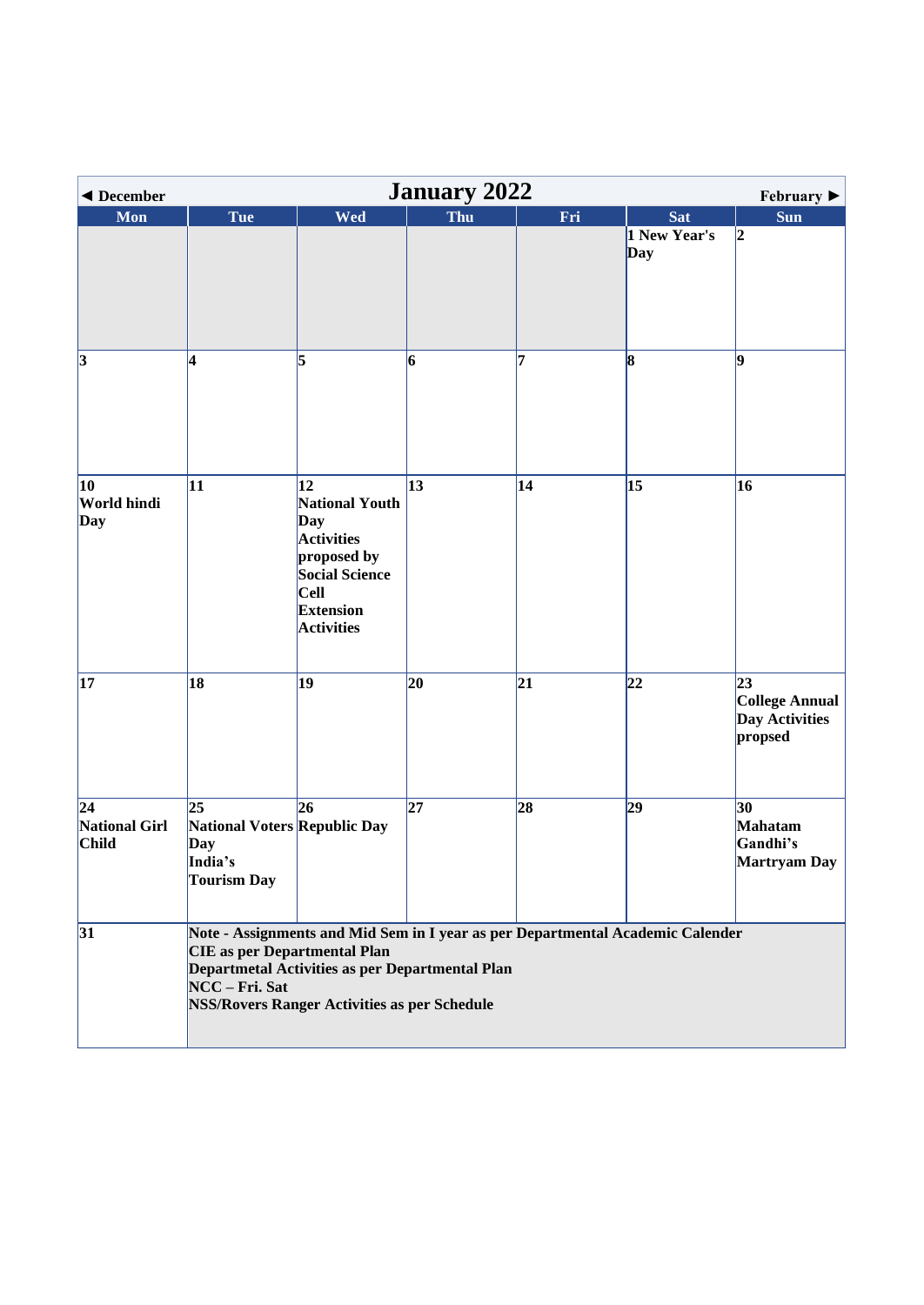<span id="page-7-0"></span>

| <b>February 2022</b><br>March $\blacktriangleright$<br>◀ January |                                                                                                                                                                                                                                                   |                                        |                 |                 |                 |                                                 |  |  |
|------------------------------------------------------------------|---------------------------------------------------------------------------------------------------------------------------------------------------------------------------------------------------------------------------------------------------|----------------------------------------|-----------------|-----------------|-----------------|-------------------------------------------------|--|--|
| <b>Mon</b>                                                       | <b>Tue</b>                                                                                                                                                                                                                                        | <b>Wed</b>                             | <b>Thu</b>      | Fri             | <b>Sat</b>      | Sun                                             |  |  |
|                                                                  | <b>Budget Of</b><br>2022-23                                                                                                                                                                                                                       | $\vert$ 2<br><b>Budget</b><br>Analysis | $\overline{3}$  | 4               | $\overline{5}$  | 6                                               |  |  |
| $\overline{7}$                                                   | $\vert$ 8                                                                                                                                                                                                                                         | 9                                      | 10              | 11              | 12              | $\overline{13}$                                 |  |  |
| $\overline{14}$                                                  | $\overline{15}$                                                                                                                                                                                                                                   | 16                                     | $\overline{17}$ | $\overline{18}$ | 19              | 20<br><b>World Social</b><br><b>Justice Day</b> |  |  |
| $\overline{21}$                                                  | $\overline{22}$                                                                                                                                                                                                                                   | $\overline{23}$                        | $\overline{24}$ | $\overline{25}$ | $\overline{26}$ | $\overline{27}$                                 |  |  |
| 28                                                               | Note - Assignments and Mid Sem in I year as per Departmental Academic Calender<br><b>CIE</b> as per Departmental Plan<br>Departmetal Activities as per Departmental Plan<br>NCC - Fri. Sat<br><b>NSS/Rovers Ranger Activities as per Schedule</b> |                                        |                 |                 |                 |                                                 |  |  |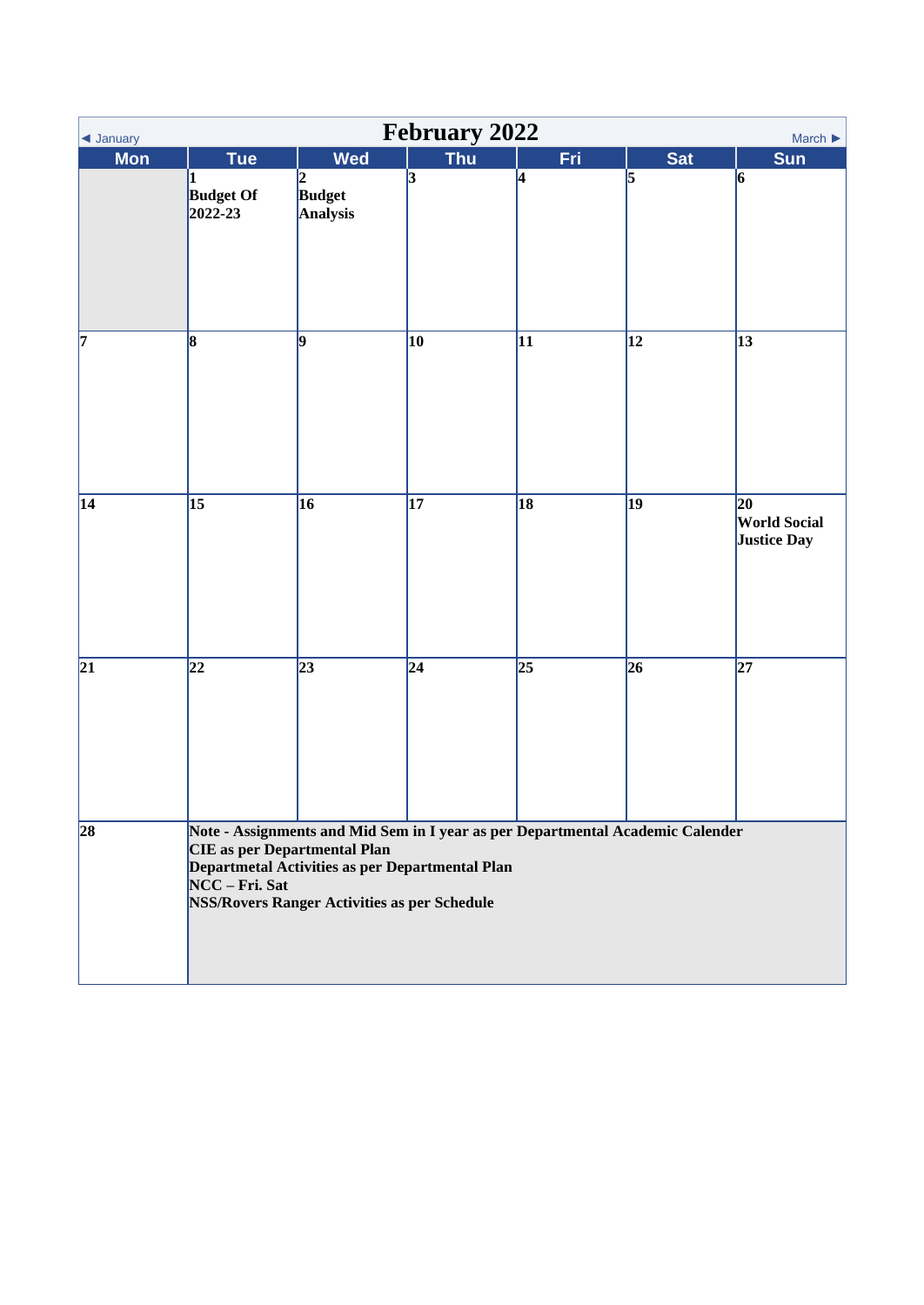<span id="page-8-0"></span>

| <b>March 2022</b><br>April ▶<br>◀ February |                                                                                            |              |             |                                                                                                                                                                                                                                                                                                                                |             |             |  |  |
|--------------------------------------------|--------------------------------------------------------------------------------------------|--------------|-------------|--------------------------------------------------------------------------------------------------------------------------------------------------------------------------------------------------------------------------------------------------------------------------------------------------------------------------------|-------------|-------------|--|--|
| <b>Mon</b>                                 | <b>Tue</b>                                                                                 | <b>Wed</b>   | <b>Thu</b>  | Fri                                                                                                                                                                                                                                                                                                                            | <b>Sat</b>  | <b>Sun</b>  |  |  |
|                                            | 1                                                                                          | 12           | 3           | 4                                                                                                                                                                                                                                                                                                                              | 5           | $\vert$ 6   |  |  |
| 7                                          | 8<br>International<br><b>Women's Day</b><br>Women<br>Empowerment<br><b>Activities Week</b> | lQ.<br>Women | 10<br>Women | 11<br>Women<br>Empowerment Empowerment Empowerment Empowerment Empowerment<br>Activities Week Activities Week Activities Week Activities Week Activities Week                                                                                                                                                                  | 12<br>Women | 13<br>Women |  |  |
| 14                                         | 15                                                                                         | 16           | 17          | 18                                                                                                                                                                                                                                                                                                                             | 19          | 20          |  |  |
| 21<br><b>World poetry</b><br>Day           | 22<br><b>World Water</b><br>Day                                                            | 23           | 24          | 25                                                                                                                                                                                                                                                                                                                             | 26          | 27          |  |  |
| 28                                         | 29                                                                                         | 30           | 31          | Note - Assignments and Mid Sem in I year as per<br>Departmental Academic Calender<br>Mid Sem and practical Examination as per<br><b>University Schedule</b><br><b>CIE</b> as per Departmental Plan<br>Departmetal Activities as per Departmental Plan<br>NCC - Fri. Sat<br><b>NSS/Rovers Ranger Activities as per Schedule</b> |             |             |  |  |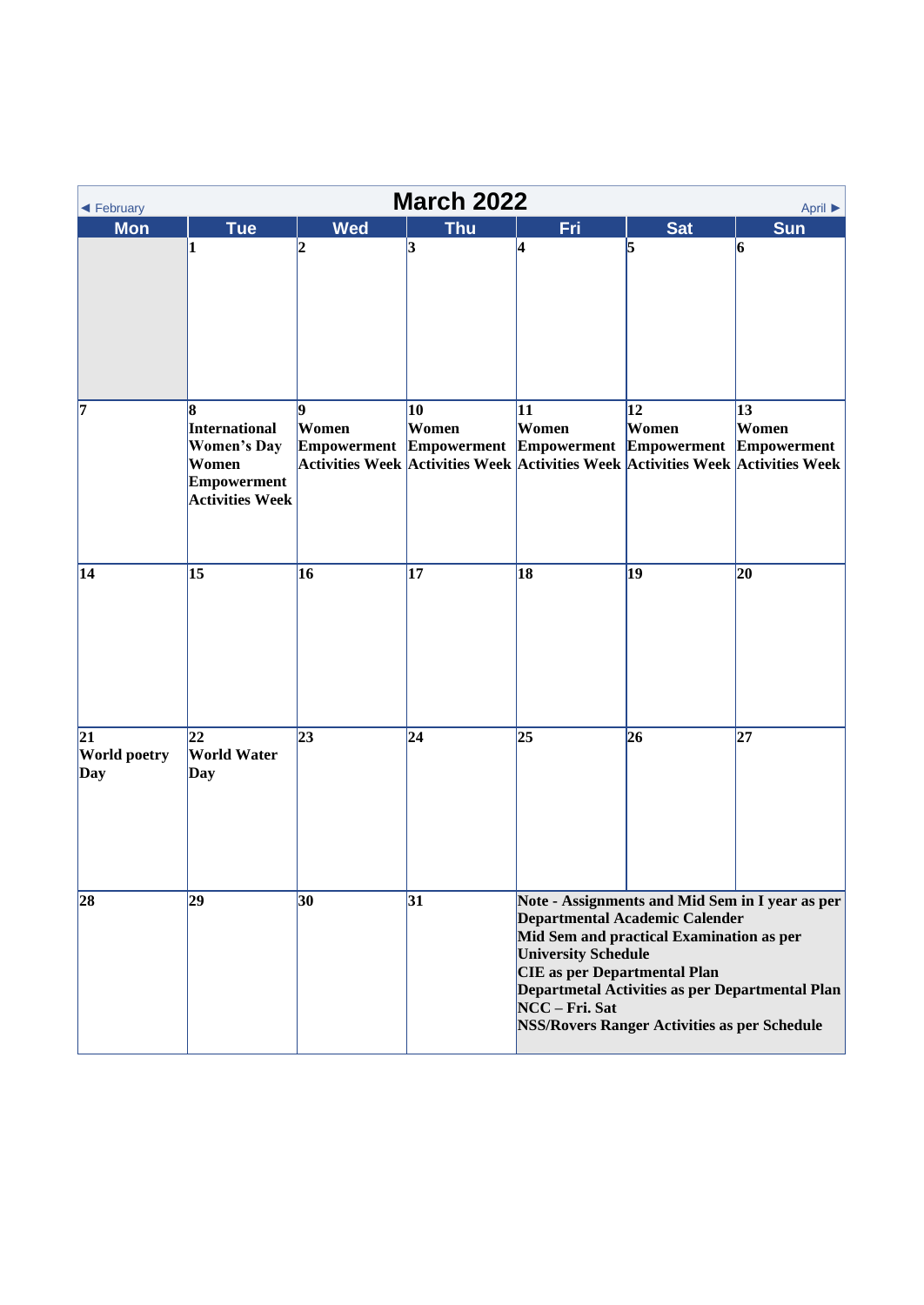<span id="page-9-0"></span>

| $\blacktriangleleft$ March |                          |                 | April 2022                       |                                     |            | $May \triangleright$                                                                                                                   |
|----------------------------|--------------------------|-----------------|----------------------------------|-------------------------------------|------------|----------------------------------------------------------------------------------------------------------------------------------------|
| <b>Mon</b>                 | Tue                      | Wed             | <b>Thu</b>                       | Fri                                 | <b>Sat</b> | <b>Sun</b>                                                                                                                             |
|                            |                          |                 |                                  | 1                                   | 2          | 3                                                                                                                                      |
| 4                          | 5                        | 6               | 17<br>World<br><b>Health Day</b> | 8                                   | 9          | $ 10\rangle$                                                                                                                           |
| 11                         | $\overline{12}$          | 13              | 14                               | $\overline{15}$                     | 16         | $\overline{17}$                                                                                                                        |
| 18                         | $\overline{19}$          | 20              | $\overline{21}$                  | $\overline{22}$<br><b>Earth Day</b> | 23         | $\overline{24}$                                                                                                                        |
| $\overline{25}$            | $\overline{\mathbf{26}}$ | $\overline{27}$ | 28                               | 29                                  | 30         | Note -<br>Mid Sem and<br>practical<br><b>Examination</b> as<br>per University<br><b>Schedule</b><br>CIE as per<br>Departmental<br>Plan |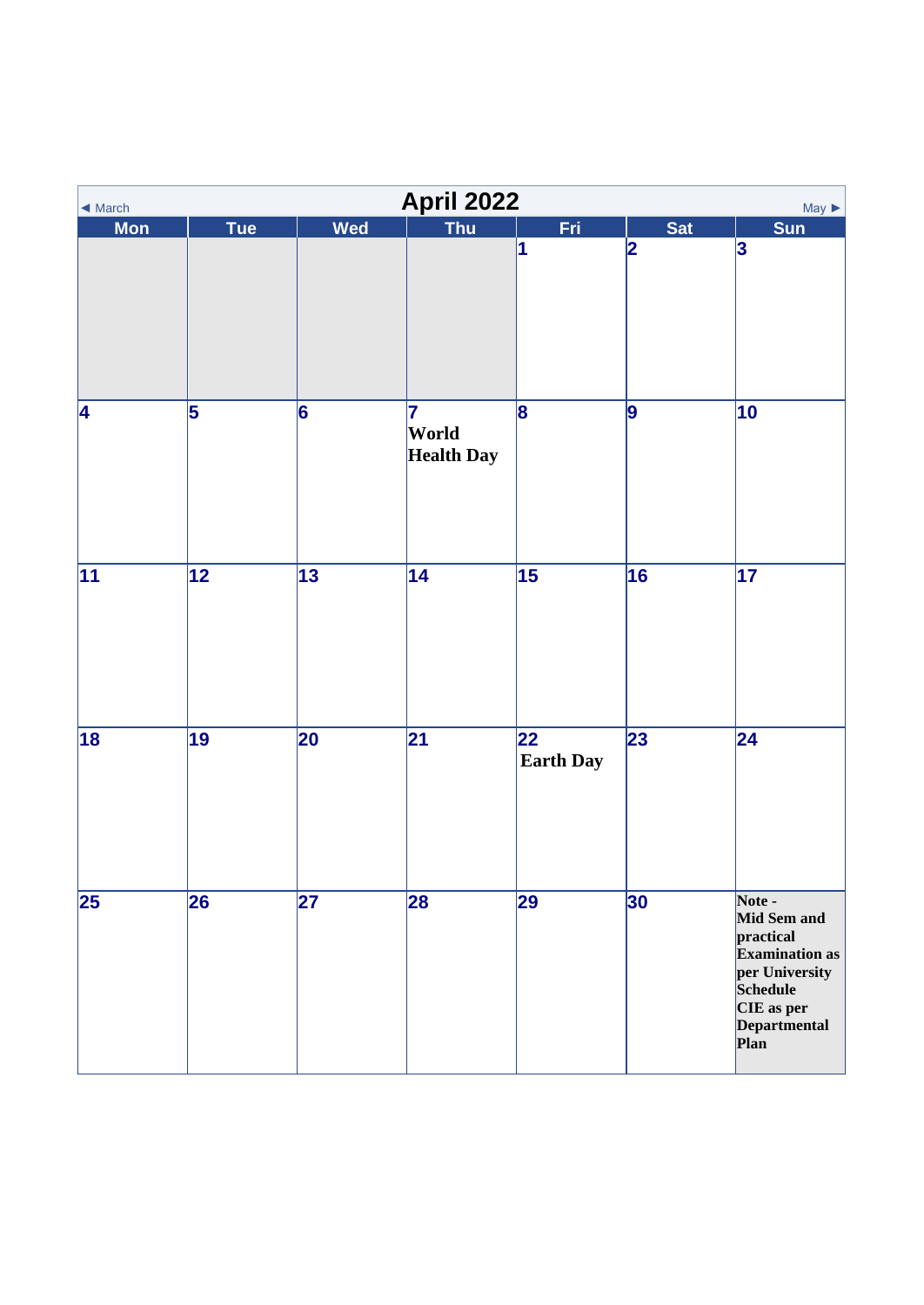<span id="page-10-0"></span>

| ◀ April                 | <b>May 2022</b><br>June $\blacktriangleright$ |                 |                 |                                                                            |            |            |  |  |  |
|-------------------------|-----------------------------------------------|-----------------|-----------------|----------------------------------------------------------------------------|------------|------------|--|--|--|
| <b>Mon</b>              | <b>Tue</b>                                    | Wed             | Thu             | Fri                                                                        | <b>Sat</b> | <b>Sun</b> |  |  |  |
|                         |                                               |                 |                 |                                                                            |            | 1          |  |  |  |
| $\overline{\mathbf{2}}$ | 3                                             | 4               | $\overline{5}$  | 6                                                                          |            |            |  |  |  |
| $\overline{9}$          | $\overline{10}$                               | $\overline{11}$ | $\overline{12}$ | $\overline{13}$                                                            |            |            |  |  |  |
| $\overline{16}$         | $\overline{17}$                               | 18              | $\overline{19}$ | 20                                                                         |            |            |  |  |  |
| 23                      | $\overline{24}$                               | $\overline{25}$ | 26              | $\overline{\mathbf{27}}$                                                   |            |            |  |  |  |
| 30                      | 31                                            | Schedule        |                 | Note - Mid Sem/Semester exam I year and Main Examination as per University |            |            |  |  |  |